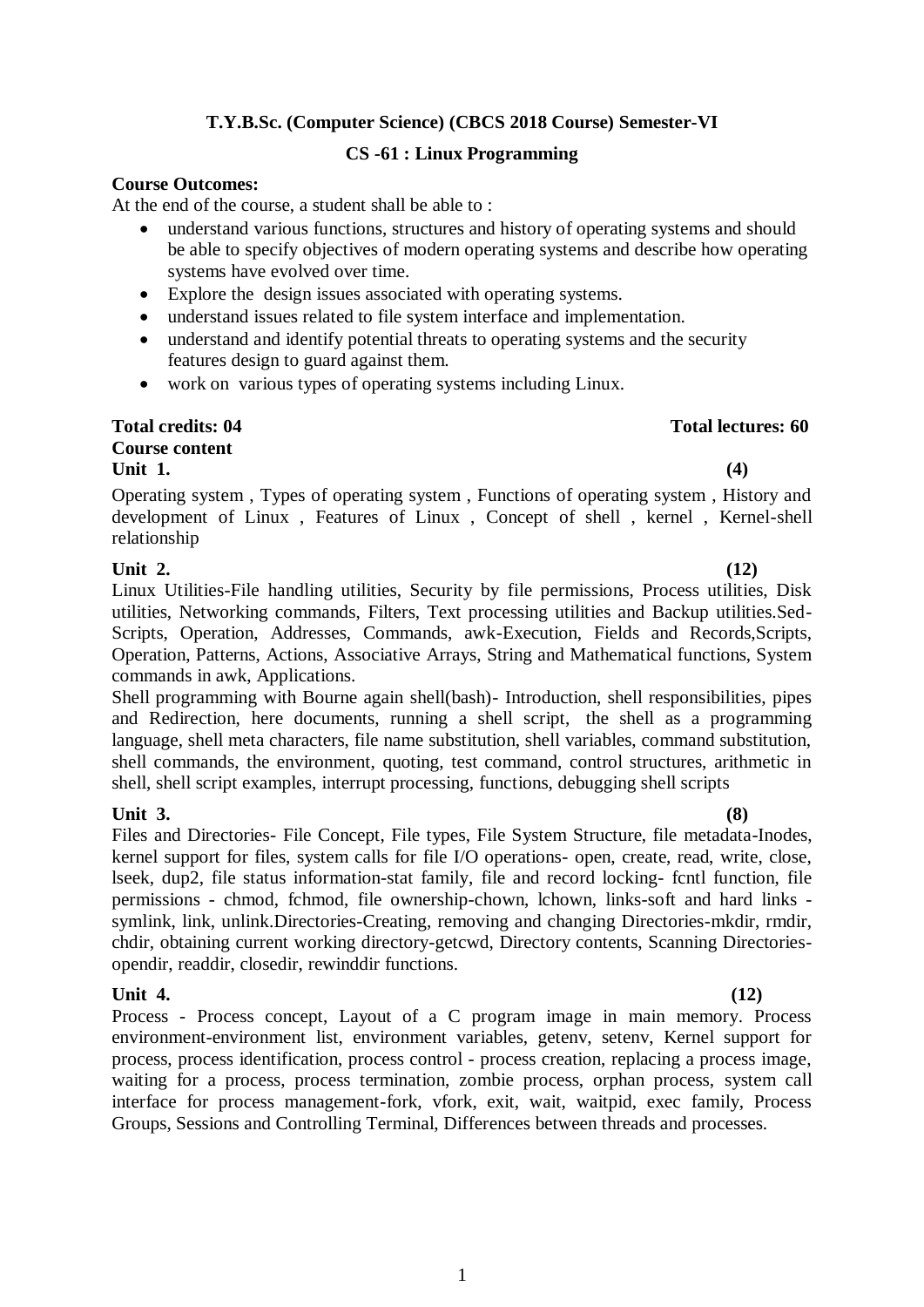Signals - Introduction to signals, Signal generation and handling, Kernel support for signals, Signal function, unreliable signals, reliable signals, kill, raise, alarm, pause, abort, sleep functions.

#### **Unit 5. (12 )**

Shared Memory- Kernel support for shared memory, APIs for shared memory, shared memory example.Sockets- Introduction to Berkeley Sockets, IPC over a network, Client-Server model, Socket address structures (unix domain and Internet domain), Socket system calls for connection oriented protocol and connectionless protocol, example-client/server programs-Single Server-Client connection, Multiple simultaneous clients, Socket optionssetsockopt and fcntl system calls, Comparison of IPC mechanisms.

**Unit 6. (12)** Interprocess Communication - Introduction to IPC, IPC between processes on a single computer system, IPC between processes on different systems, pies-creation, IPC between related processes using unnamed pipes, FIFOs- creation, IPC between unrelated processes using FIFOs(Named pipes), differences between unnamed and named pipes, popen and pclose library functions .Message Queues- Kernel support for messages, APIs for message queues, client/server example.Semaphores-Kernel support for semaphores, APIs for semaphores, file locking with semaphores.

### **TEXT BOOKS:**

- 1. Unix System Programming using C++, T. Chan, PHI.
- 2. Unix Concepts and Applications, 4th Edition, Sumitabha Das, TMH.
- 3. Unix Network Programming, W. R. Stevens, PHI.

# **REFERENCE BOOKS:**

- 1. Beginning Linux Programming, 4th Edition, N. Mathew, R. Stones, Wrox, Wiley India Edition.
- 2. Unix for programmers and users, 3rd Edition, Graham Glass, King Ables, Pearson.
- 3. SystemProgramming with C andUnix, A. Hoover, Pearson.
- 4. Unix System Programming, Communication, Concurrency and Threads, K. A. Robbins, Pearson Education.
- 5. Unix shell Programming, S. G. Kochan and P. Wood, 3rd edition, Pearson Education.
- 6. Shell Scripting, S. Parker, Wiley India Pvt. Ltd.
- 7. Advanced Programming in the unixEnvironment, 2nd edition, W. R. Stevens and S. A. Rago, Pearson Education.
- 8. Unix and Shell Programming, B. A. Forouzan and R. F. Gilberg, Cengage Learning.
- 9. Linux System Programming, Robert Love, O'Reilly, SPD.
- 10. C Programming Language, Kernighan and Ritchie, PHI.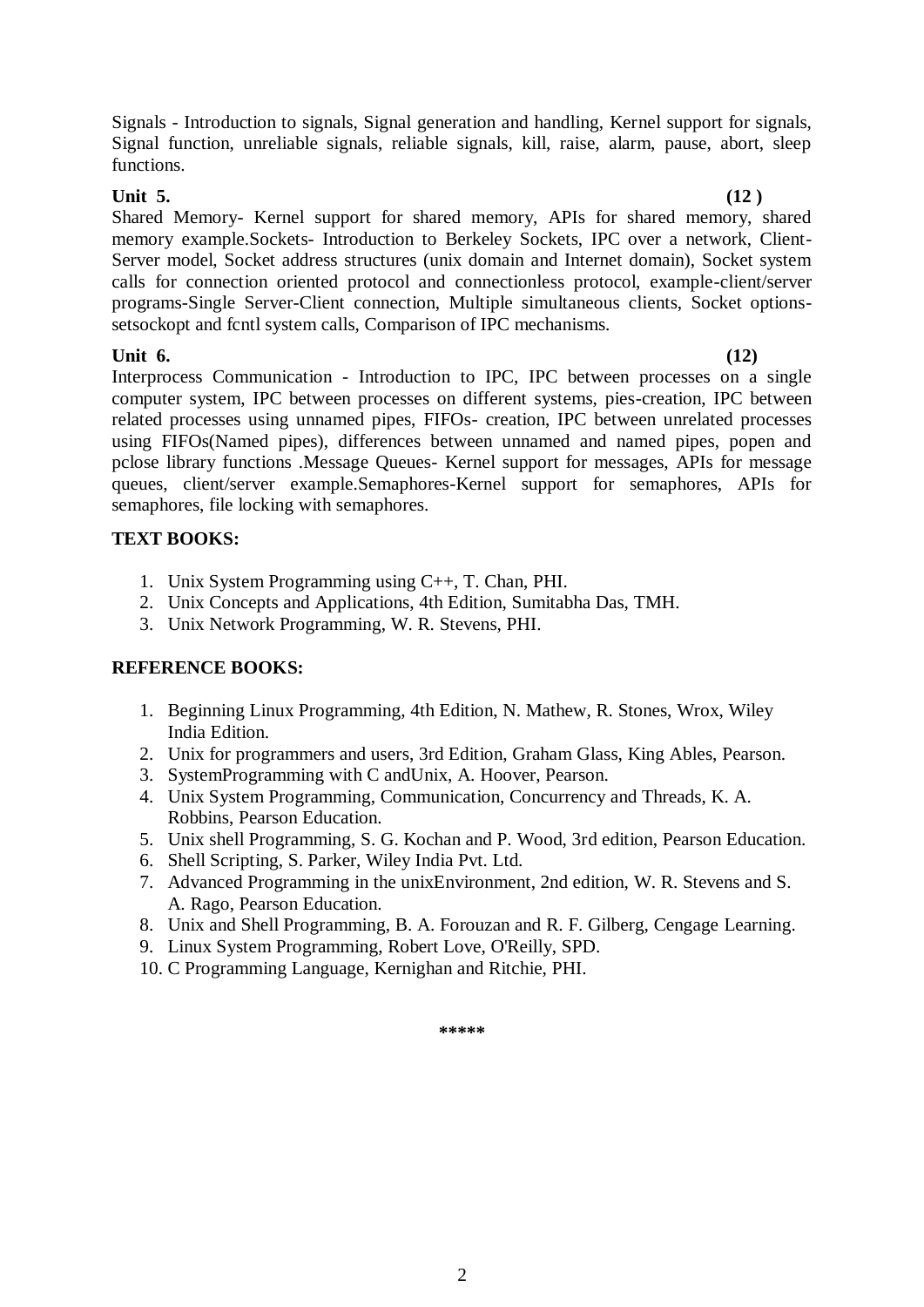#### **CS – 62: Internet Technologies-II**

#### **Course Outcomes:**

At the end of the course, a student shall be able to :

- understand basics of the Internet and World WideWeb
- acquire knowledge and skills for creation of web site considering both client and server-sideprogramming
- learn basic skill to develop responsive webapplications
- understand different web services
- understand and implement concepts of PHP.
- learn application development using PHP.

#### **Total credits: 04 Total lectures: 60**

### **Course content**

**1. Introduction (08)**

Open source concepts, features, applications, Execution of PHP, comments in php , client server architecture ,types of server, web browser, php advantages

### **2. PHP (10)**

PHP Basic, [Intro](http://www.w3schools.com/PHP/php_intro.asp) , [Install,](http://www.w3schools.com/PHP/php_install.asp) [Syntax,](http://www.w3schools.com/PHP/php_syntax.asp) [Variables,](http://www.w3schools.com/PHP/php_variables.asp) [constants, Operators,](http://www.w3schools.com/PHP/php_string.asp) echo and print statement **3. Control Structures (10)**

If statement, [If...Else](http://www.w3schools.com/PHP/php_if_else.asp) statement, [nested if…else statement, Switch](http://www.w3schools.com/PHP/php_switch.asp) , [While Loops](http://www.w3schools.com/PHP/php_looping.asp) [,for](http://www.w3schools.com/PHP/php_looping_for.asp) loop **3.Functions: (10)**

Definition ,declaration ,types of functions, built-in functions and user defined functions String functions str\_word\_count, strrev, strops, str\_replace, substr, substr\_count, substr\_replace, User defined functions

#### **5.Arrays in PHP (08)**

Definition ,declaration of an array, types of an arrays,PHP scripts on arrays.

#### **6[.Form](http://www.w3schools.com/PHP/php_forms.asp) and File System (08)**

Form Designing, controls of form, operations on file, modes of file, error handling

#### **7. Security and Case Studies (06)**

Authentication, Authorization (Permissions), Encryption

Apache server, Linux, Mozilla (Firefox), Wikipedia, Open Office, Open Source Projects, Open source applications .

#### **Reference Books :-**

- 1. Programming PHP Kevin tatore
- 2. Practical PHP programming Huddson
- 3. Understanding Open Source Software Development Joseph Feller and Brian Fitzgerald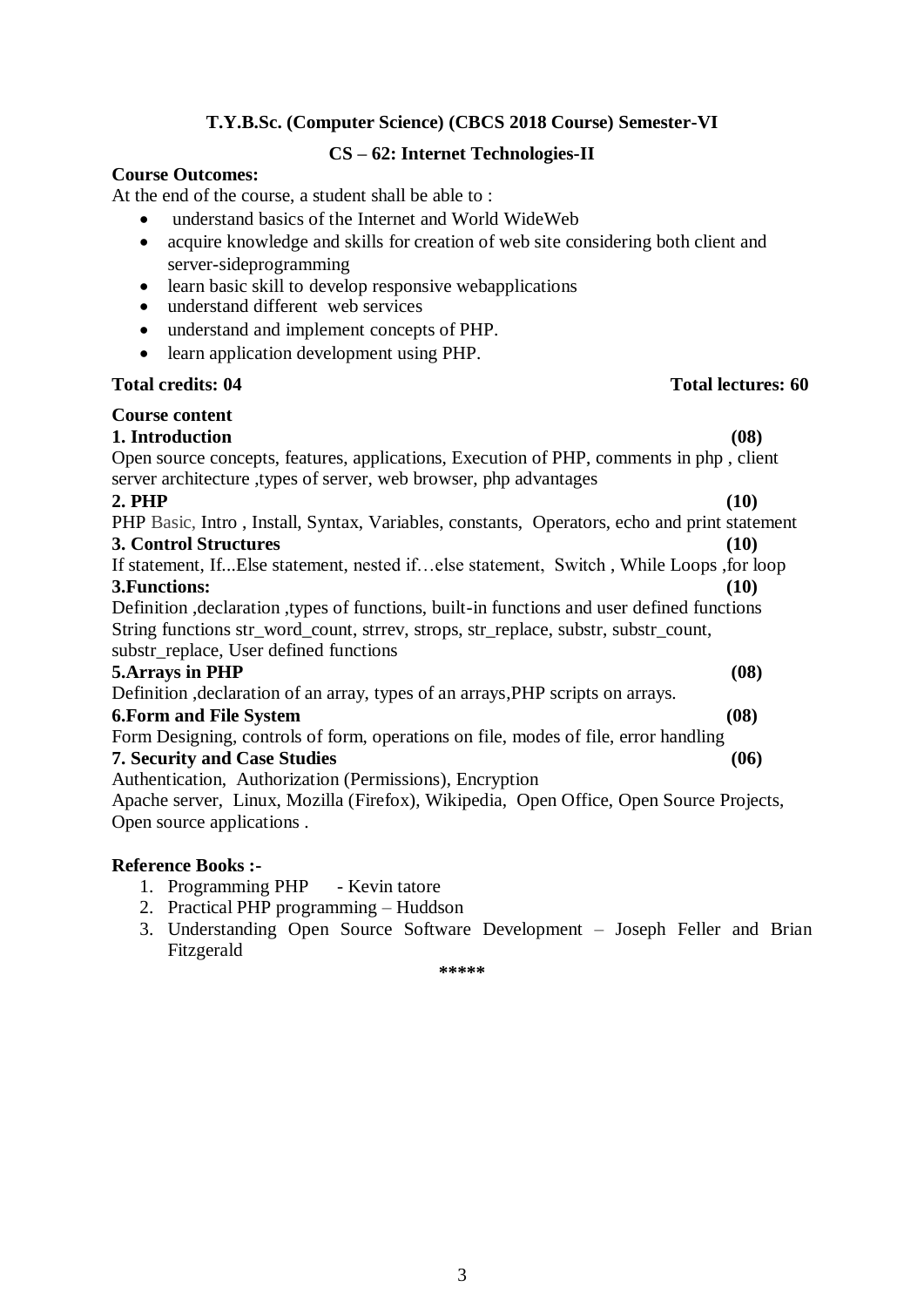#### **CS – 63 : Compiler Construction**

#### **Course Outcomes:**

At the end of the course, a student shall be able to :

- Understand, design and implement lexical analyzer
- design and implement parser
- Understand, design and code generation scheme

#### **Total credits: 04** Total lectures: 60

#### **Course content**

**Unit 1 (10)** Definition of Compiler, Aspects of compilation ,The structure of Compiler. Phases of Compiler – Lexical Analysis, Syntax Analysis, Semantic Analysis, Intermediate Code generation, code optimization, code generation. Error Handling ,Introduction to one pass &Multipass compilers, cross compiler, Bootstrapping.

#### **Unit 2 (10)**

Review of Finite automata as a lexical analyzer, Applications of Regular Expressions and Finite Automata ( lexical analyzer, searching using RE), Input buffering, Recognition of tokens LEX: A Lexical analyzer generator (Simple Lex Program)

#### **Unit 3 (16)**

Definition , Types of Parsers, Top-Down Parser ,Top-Down Parsing with Backtracking: Method & Problems , Drawbacks of Top-Down parsing with backtracking, Elimination of Left Recursion(direct & indirect) Need for Left Factoring & examples , Recursive Descent Parsing : Definition ,Implementation of Recursive Descent Parser Using Recursive Procedures , Predictive [LL(1)]Parser(Definition, Model) , Bottom-Up Parsers , Operator Precedence Parser -Basic Concepts ,Operator Precedence Relations form Associativity & Precedence , Operator Precedence Grammar LR Parser Model Types [SLR(1), Canonical LR, LALR] Method & examples. YACC program sections, simple YACC program for expression

**Unit 4 (10)** Syntax Directed Definition ,Syntax Directed Definitions(SDD) ,Inherited & Synthesized Attributes , Evaluating an SDD at the nodes of a Parse Tree, Example, Evaluation Orders for SDD's, Dependency Graph , Ordering the Evaluation of Attributes, S-Attributed Definition , L-Attributed Definition , Application of SDT , Construction of syntax trees **Unit 5 (4)**

Memory Allocation, Memory allocation – static and dynamic memory allocation, Memory allocation in block structure languages, Array allocation and access.

#### **Unit 6 (10)**

Code Generation and Optimization Compilation of expression, Concepts of operand descriptors and register descriptors with example.Intermediate code for expressions – postfix notations, triples and quadruples, expression trees. Code Optimization – Optimizing transformations – compile time evaluation, elimination of common sub expressions, dead code elimination, frequency reduction, strength reduction

### **Reference Books:**

- 1. Compilers: Principles, Techniques, and Tools ,Alfred V. Aho, Ravi Sethi, Jeffrey D. Ullman Principles of Compiler Design By : Alfred V. Aho, Jeffrey D. Ullman (Narosa Publication House)
- 2. LEX & YACC (O'reilly Publication)

**\*\*\*\*\***

4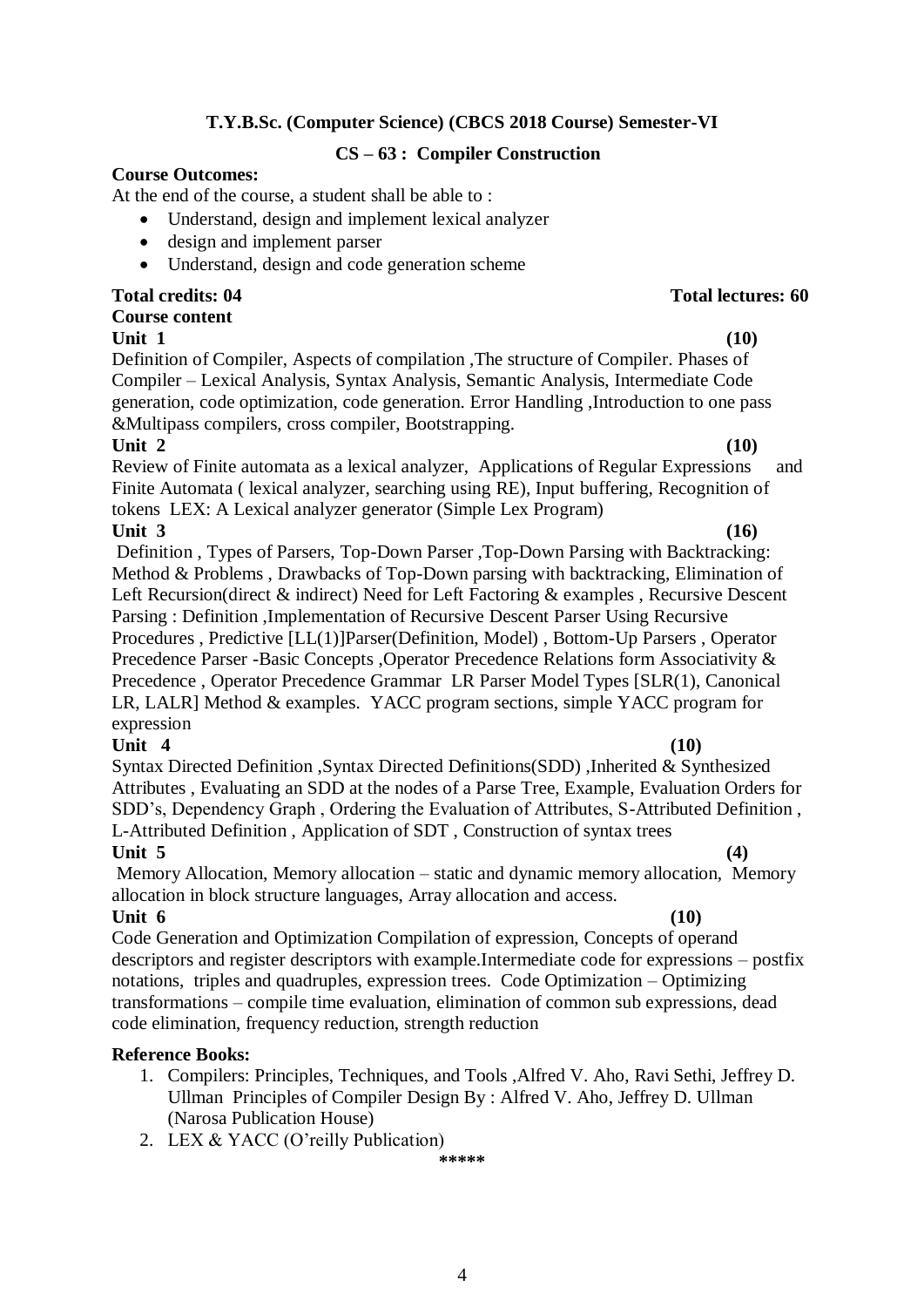#### **T.Y.B.Sc. (Computer Science) (CBCS 2018 Course) Semester-VI CS - 64: Programming in JAVA-II**

### **Course Outcomes:**

At the end of the course, a student shall be able to :

- understand files and perform operations on files
- analyze User Interface using Swing and AWT
- get familiar with threading concepts

#### **Total credits: 04 Total lectures: 60**

|    | <b>Course content</b>                                                                      |      |
|----|--------------------------------------------------------------------------------------------|------|
| 1. | Java input output                                                                          | (10) |
|    | File, Output stream, Reader reading text, writer, InputstreamReader,                       |      |
|    | OutputstreamReader, CharacterStreamClasses, fileinputstream and fileoutputstream           |      |
|    | 2. Applet Programming                                                                      | (10) |
|    | Types of applet, Applet Life cycle, Creating applet, Applet tag, Graphics class ,paint     |      |
|    | methods, drawing shapes                                                                    |      |
| 3. | <b>AWT</b> and Event Handling                                                              | (10) |
|    | Components used in AWT, AWT controls                                                       |      |
| 4. | <b>Layout managers</b><br>(10)                                                             |      |
|    | flow layout, border layout, Grid layout, Listeners types, Adapter classes                  |      |
| 5. | <b>Introduction to Swing</b>                                                               | (10) |
|    | Swing controls, JLabel, JTable, JTextField, JTextArea, JCheckbox, JComboBox,               |      |
|    | JTable, Component and container Event handling in swing,                                   |      |
| 6. | <b>MultiThreading</b>                                                                      | (10) |
|    | Threading basics, Life cycle of thread , Creating Threads , Priorities and Synchronization |      |
|    | ,Inter Thread Communication ,Runnable Interface                                            |      |
|    |                                                                                            |      |

#### **Reference Books :**

- 1. Complete reference Java by Herbert Schildt( $5<sup>th</sup>$  edition)
- 2. Java 2 programming black books, Steven Horlzner
- 3. Programming with Java , A primer ,Forth edition , By E. Balagurusamy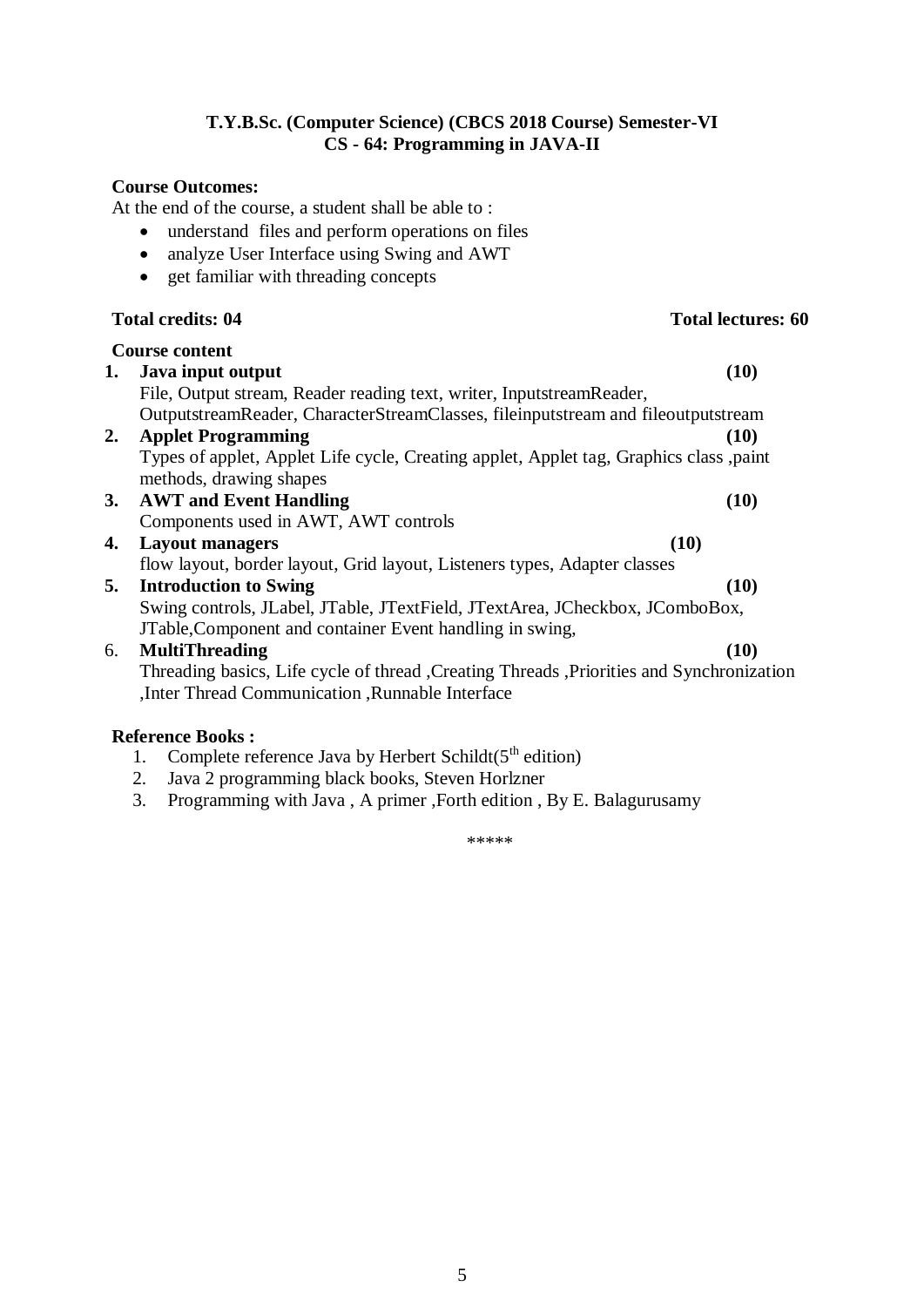# **T.Y.B.Sc. (Computer Science) (CBCS 2018 Course) Semester-VI CS- 65 : Unified Modeling Language**

#### **Course Outcomes:**

At the end of the course, a student shall be able to :

- analyze and model software specifications.
- abstract object-based views for generic software systems.
- deliver software components using UML approaches

#### **Total credits: 04** Total lectures: 60

#### **Course content**

| 1. | <b>Object Modeling</b>                                                               | (12) |
|----|--------------------------------------------------------------------------------------|------|
|    | Characteristics of objects, Object oriented development object oriented Themes, Use  |      |
|    | of OOD, object and Classes links and association, Generalization, Inheritance        |      |
|    | Grouping Constructs, Aggregation, Abstract Class, Multiple Inheritance, Restriction. |      |
| 2. | <b>Dynamic Modeling</b>                                                              | (08) |
|    | Events and States, Operations, Nested State Diagrams.                                |      |
| 3. | <b>Design Methodology</b>                                                            | (08) |
|    | Steps in Analysis & Design, Decomposition of System                                  |      |
| 4. | Introduction to UML                                                                  | (08) |
|    | Overview of the UML, Conceptual Model of UML Architecture.                           |      |
| 5. | <b>Basic Structural Modeling</b>                                                     | (08) |
|    | Classes, Relationships, Common Mechanism, Class Diagrams Object Diagram.             |      |
|    | <b>6.</b> Basic Behavioral Modeling                                                  | (08) |
|    | Interactions, Use Cases, Use CASE Diagram, Interaction Diagrams, Activity            |      |
|    | Diagrams.                                                                            |      |
| 7. | <b>Architectural Modeling</b>                                                        | (08) |
|    | Components, Component Diagram, Deployment Diagram                                    |      |
|    |                                                                                      |      |
|    | <b>Reference Books:</b>                                                              |      |

- *1.* Object Oriented Analysis.- James Rambaugh
- **2.** The Unified Modeling Language User Guide.- Goody Booch, James Rambaugh
- **3.** UML in a Nut Shell.- Orelly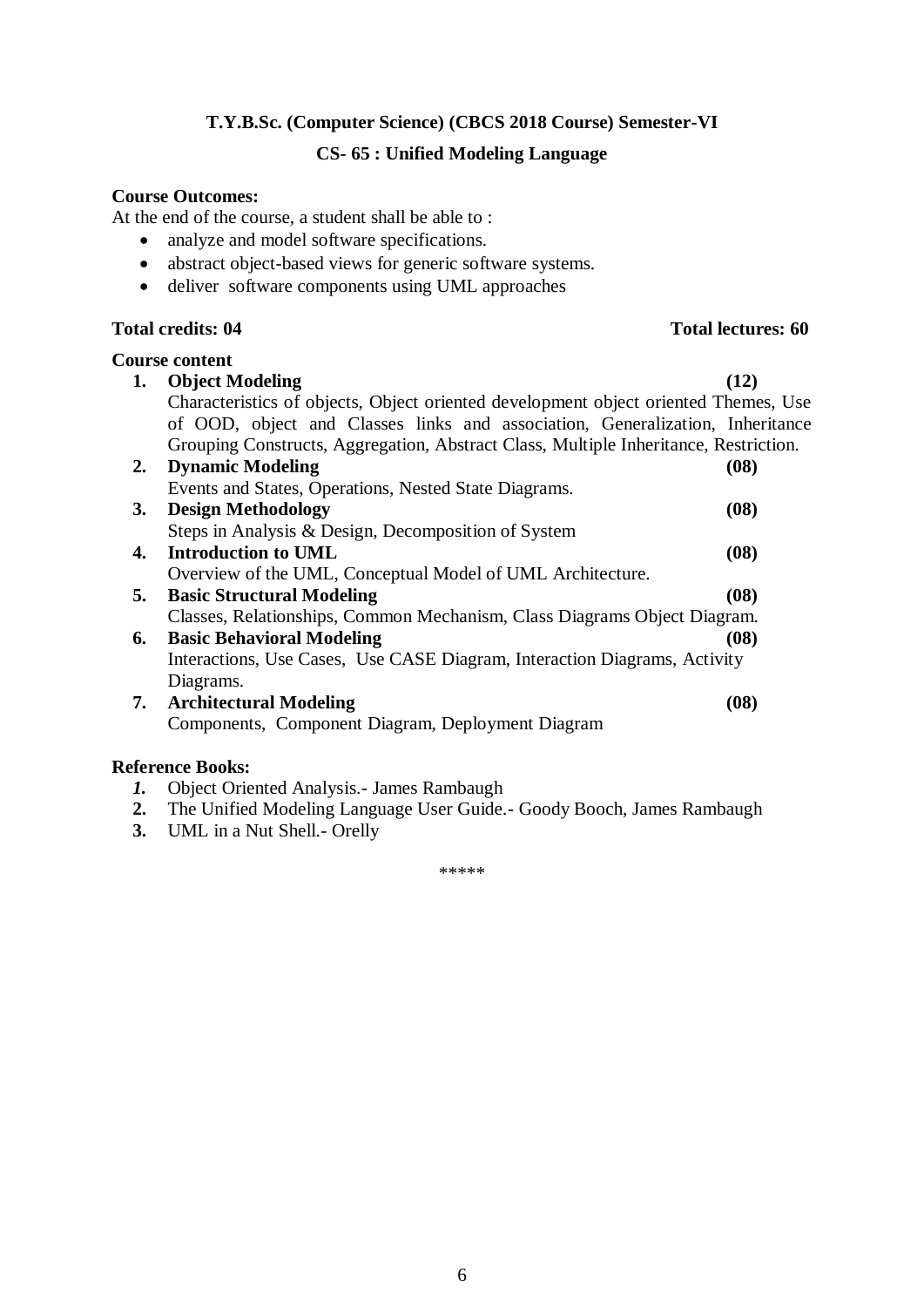# **T.Y.B.Sc. (Computer Science) (CBCS 2018 Course) Semester-VI CS PXII: Computer Science Practical –XII**

### **Course Outcomes:**

At the end of the course, a student shall be able to :

- use shell commands and understand the purpose.
- write and execute shell scripts for performing various operations
- understand and execute awk programming

### **Total Credits:2**

### **Practical Examination**

A) Internal Marks 40 : Completion of journal , attendance and involvement in activities. B) Annual examination: Maximum marks: 60 Marks and duration is 3 Hrs .

- 1. Simple Unix Commands date ,ls, mv, cp, cd, bc etc.
- 2. File commands : create ,copy, delete etc.
- 3. Filtering Commands- sed, tr etc.
- 4. Shell Scripts- Use of if statements, case etc.
- 5. Shell Scripts- loop statements etc.
- 6. Grep commands
- 7. Head, tail,sort commands
- 8. Shell Scripts- Use of multiple options, passing arguments to shell
- 9. AWK programming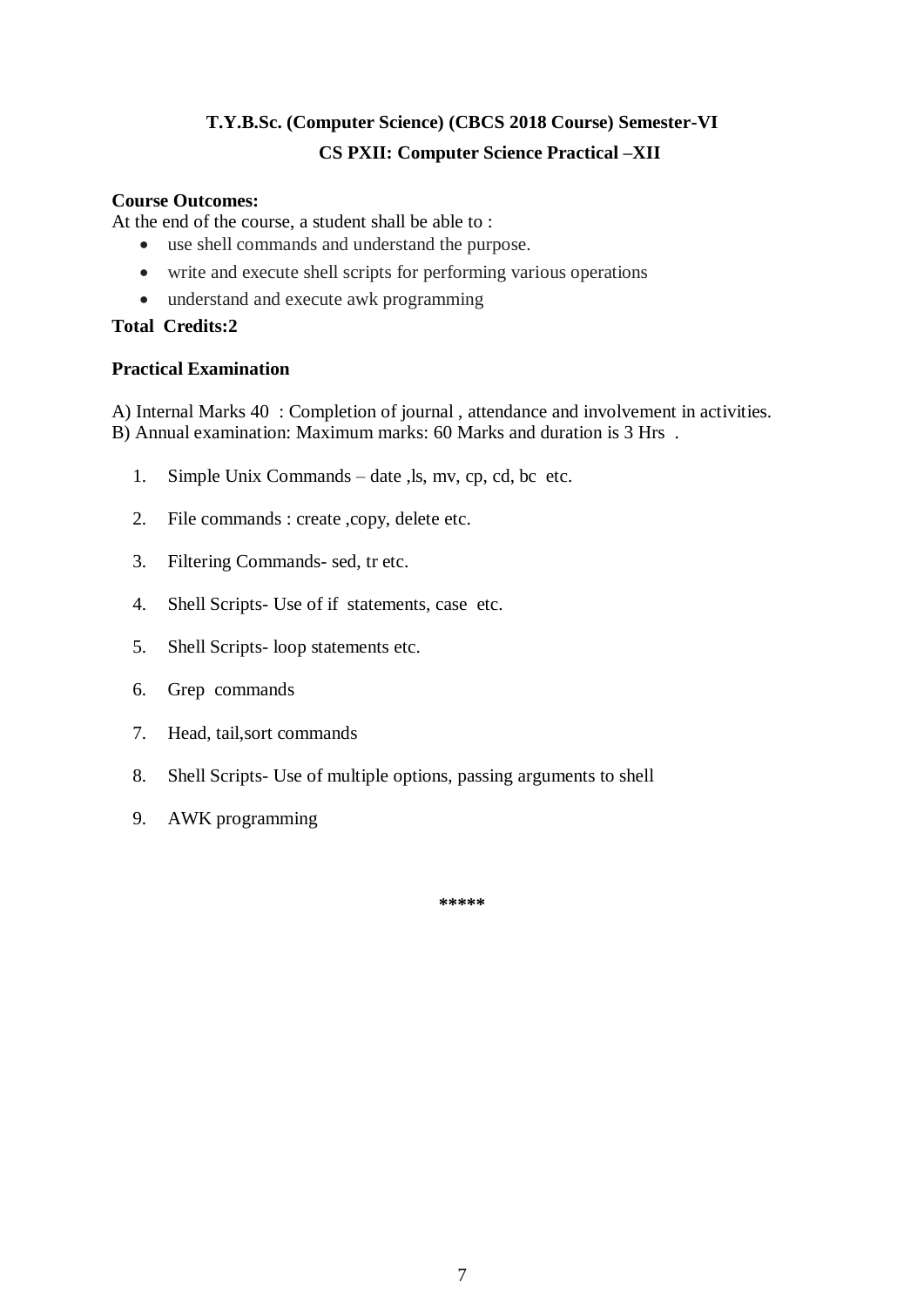# **T.Y.B.Sc. (Computer Science) (CBCS 2018 Course) Semester-VI CS PXIII: Computer Science Practical -XIII**

### **Course Outcomes:**

At the end of the course, a student shall be able to :

- use HTML form elements that work with any server-side language.
- create a PHP web page that is unique to each visitor.
- validate user input.
- create, back up and restore a MySQL database.
- perform various MySQL database queries

#### **Total Credits:2 Practical Examination**

A) Internal Marks 40 : Completion of journal , attendance and involvement in activities. B) Annual examination: Maximum marks: 60 Marks and duration is 3 Hrs .

- 1.Basic tags of PHP
- 2.PHP programs based on operators
- 3. Programming on decision making statements
- 4. Programming on looping
- 5. Programming on functions
- 6. Programming on strings
- 7. Programming on Array
- 8. Designing Forms
- 9. Files operations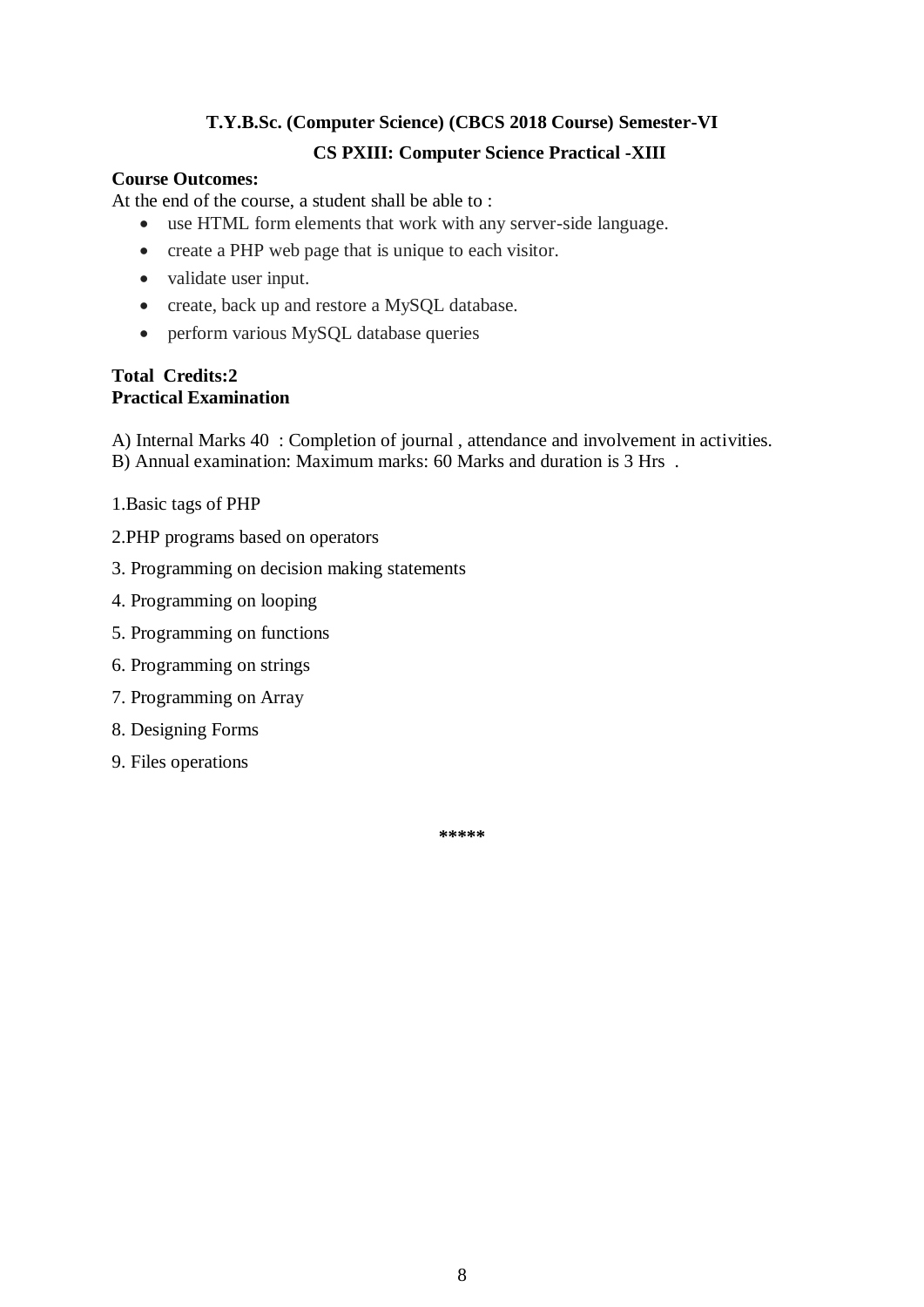# **T.Y.B.Sc. (Computer Science) (CBCS 2018 Course) Semester-VI CS PXIV: Computer Science Practical -XIV**

### **Course Outcomes:**

At the end of the course, a student shall be able to :

- use applet for internet programming
- create a swing to develop web page
- perform various layout Manager
- use multithreading concept

### **Total Credits:2**

### **Practical Examination**

A) Internal Marks 40 : Completion of journal , attendance and involvement in activities. B) Annual examination: Maximum marks: 60 Marks and duration is 3 Hrs .

- 1. Applet
- 2. File handling
- 3. Graphics design
- 4. Awt controls
- 5. Grid layout
- 6. Flow layout
- 7. Swing controls
- 8. Applet
- 9. multithreading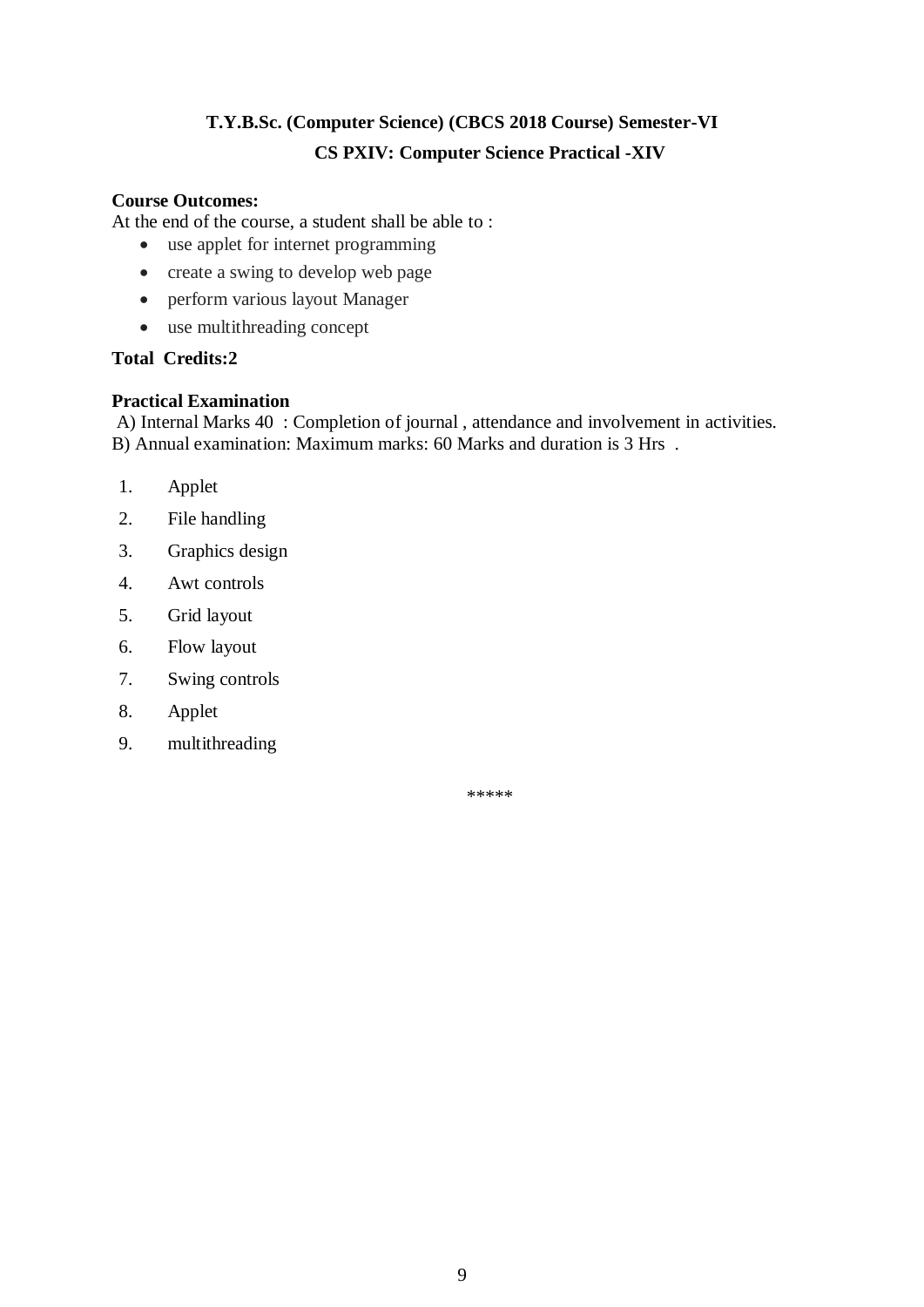# **T.Y.B.Sc. (Computer Science) (CBCS 2018 Course) Semester-VI CS MII : Mini Project-II**

### **Course Outcomes:**

At the end of the course, a student shall be able to :

- apply knowledge and techniques learnt in theoretical classes for developing the s/w for real problems.
- get an insight into the working of the real organizations/companies.
- Gain deeper understanding in specific functional areas.
- explore career opportunities in their areas of interest.

### **Total Credits:2**

### **Guidelines for the Mini Project Formulation**

The course Mini Project is one that involves requirement analysis, feasibility analysis, Database design, coding, testing, implementation and maintenance. Every student is required to carry out Mini Project work under the supervision of a Mentor. The mentor shall monitor progress of the student continuously. A candidate is required to present the progress of the Mini Project work during the semester as per the schedule provided by the Coordinator.

### **Mini Project Synopsis Content**

Mini Project proposal should be prepared in **consultation with the Mentor.** It should clearly state the objectives and environment of the proposed Mini Project to be undertaken. Ensure to include the following items while submitting your Mini Project synopsis.

Mini Project synopsis may contain required number of pages and sequence of contents should be in the following order:

- 1) Title of the Project
- 2) Synopsis Approval Performa
- 3) Index
- 4) Acknowledgement
- 5) Introduction and Objective of the Mini Project
- 6) Analysis (Feasibility Study, DFD 0 Level, 1- Level and 2 Level/ER Diagram etc)
- 7) H/W and S/W Requirement
- 8) Table and Structure, Number of Modules, Detail of Modules, Data Structure
- 9) Types of Reports
- 10) Future Scope

### **Mini Project Report Formulation**

The Mini Project may contain 70-100 pages (excluding coding) with double spacing. The project documentation must be with respect to the project only. Mini Project Report should follow the points given below:

- 1) Cover and Title page
- 2) Synopsis Approval Certificate/Company Certificate
- 3) Index
- 4) Acknowledgement
- 5) Certificate of Originality
- 6) Introduction/Aims and Objective
- 7) System Analysis
- 7.1 Identification of Need
- 7.2 Preliminary Investigation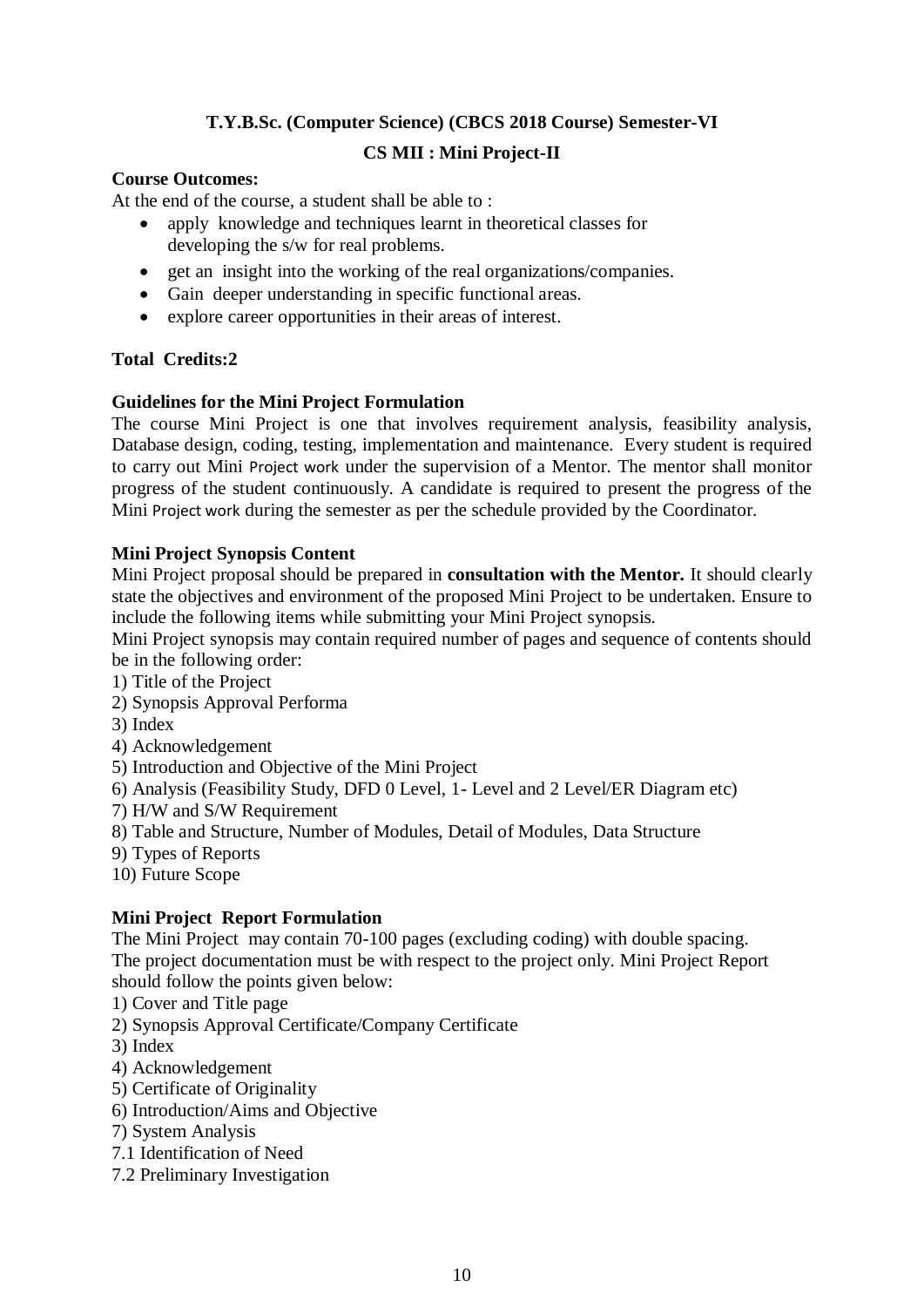8) Feasibility Study

- 8.1 Technical Feasibility
- 8.2 Economic Feasibility
- 8.3 Operational Feasibility

9) Analysis (Feasibility Study, DFD 0 Level, 1- Level and 2 Level/ER Diagram, and Data structure, Table structure etc).

- 10) S/W Engineering. Paradigm applied
- 11) S/W & H/W Requirement Specification
- 12) System Design
- 13) Screen Shots
- 14) Coding
- 15) Validation Checks
- 16) Implementation and Maintenance
- 17) Testing (Testing techniques and Testing strategies)
- 18) System Security measures
- 19) Various types of Reports/Modules
- 20) Pert Chart/Gantt Chart
- 21) Future scope of the Mini Project (452)
- 22) Bibliography/References/Glossary
- 23) Original Copy of the Approved Synopsis

The cover page must be hard bound in *Black Color; with Gold Embossing*. All the students are required to use either Arial / Times New Roman of font size 12 throughout the report and in heading and subheadings font size shall be 14 . Two copies of the Mini Project report in bound form is to be prepared by the student ( one for the college and one for himself/herself for future reference)

All the copies must be duly signed by the in-charge faculty as per the schedule provided to you. One copy of the Mini Project Report must be retained by the student which should be produced before the examiner at the time of the Viva-voice. The student must bring the soft copy of the projects as desired by the external examiner at the time of the viva voce. Each student is required to make a copy of Mini Project in CD and submit along with his/her Mini Project report.

Mini Project can be developed in any language/ platform / package . Students can develop applications using tools/languages/Software which may be in use in

their current organization where they may be undertaking the Mini Project(not mandatory)

### **MINI PROJECT EVALUATION**

As per the University norms Mini Project Report shall be evaluated by the examiner at the end of the semester. However there will be continuous monitoring of the Mini Project progress report during the semester and distribution of marks shall be as follows:

### **Mini Project Evaluation Scheme**

Mid Sem.Presentation : 40

End Sem Presentation Viva Project Evaluation :60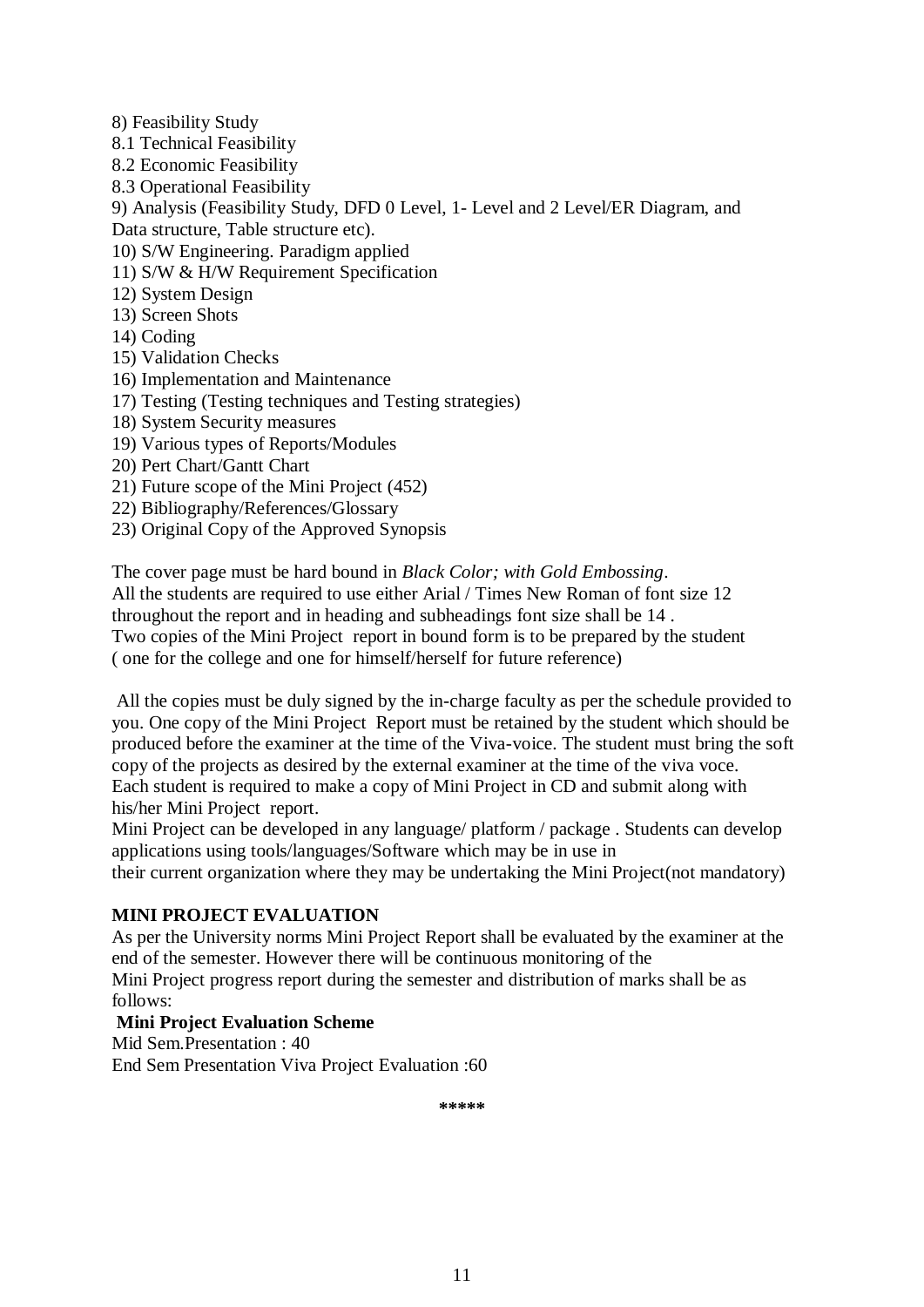#### **CS- 66 : Data Communication and Networking-II**

#### **Course Outcomes:**

At the end of the course, a student shall be able to :

- build an understanding of the fundamental concepts of computer networking.
- Get familiarize with the basic taxonomy and terminology of the computer networking area.
- Explore to the advanced networking concepts, preparing the student for entry to advanced courses in computer networking.

#### **Total credits: 04 Total lectures: 60**

#### **Course content**

**Physical Layer (5)**

Design issues, functionality, theoretical basis for public data communication, switched network, mobile telephone system

#### **Data Link Layer (8)**

Design issues,functionality, data link layer protocols, error correction and detection, elementary data link layer protocol, sliding window protocol

#### **Network Layer (15)**

Network Layer Design Issues, Routing Algorithms (Optimality principle, Static Routing Algorithms, Shortest Path, Flooding, Dynamic routing Algorithms, Distance Vector, Link State routing.), Congestion control Algorithms (Principles, Policies, Algorithms),Quality of Service (Requirements, Techniques, Integrated Services & Differentiated Services ),Network Layer Protocols (IP Addressing , CIDR & NAT, IP layer protocols

#### Protocols and Tools (12)

Wireless Application Protocol-WAP. (Introduction, protocol architecture, and treatment of protocols of all layers), Bluetooth (User scenarios, physical layer, MAC layer, networking, security, link management) and J2ME.

#### **Medium Access Control**

**(8)** Motivation for a specialized MAC (Hidden and exposed terminals, near and far terminals), SDMA, FDMA, TDMA, CDMA.

### **Network Security (12)**

Cryptography, symmetric –key algorithms, public key algorithm, digital signatures, management of public keys, IPs,firewalls ,virtual private networks, wireless security,security issues and challenges in wireless network, authentication protocols, internet security and social media

#### **References:**

1. Behrouz and Forouzan - Introduction to Data Communication and Networking -  $2<sup>nd</sup>$  Edition - TMH - 2001.

2. Jean Walrand Communication Networks ( A first course) - Second Edition - WCB McGraw Hill - 1998.

**\*\*\*\*\*\***

12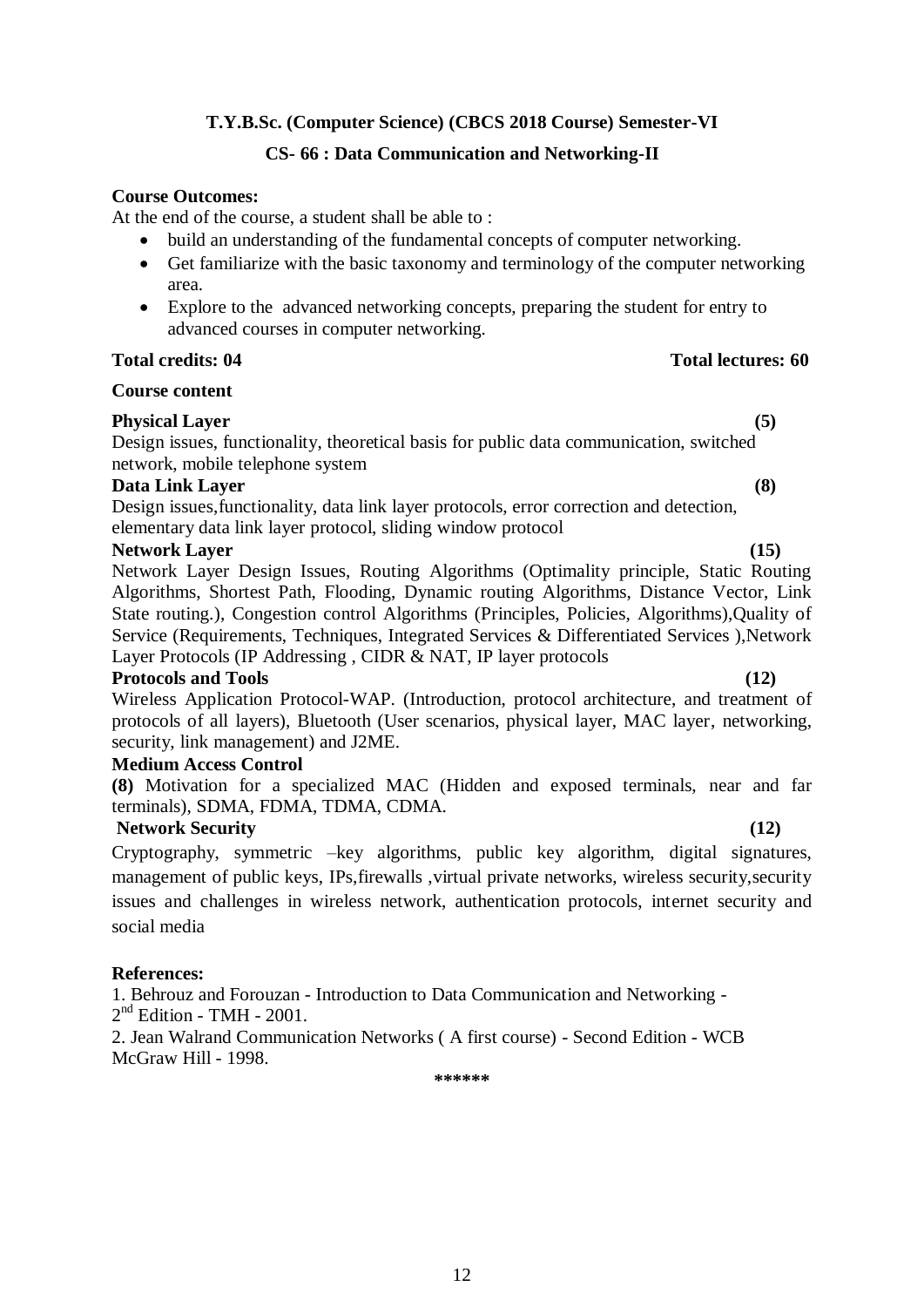#### **CS -67 : Data Analytics –II**

#### **Course Outcomes:**

At the end of the course, a student shall be able to :

- implement statistical analysis techniques for solving practical problems
- perform statistical analysis on variety of data
- learn and work on Unsupervised Learning and Challenges for Big Data Analytics
- explore prescriptive analytics

# **Course content**

**Total credits: 04** Total lectures: 60

**Prerequisite:** This course requires that you are familiar with high-school level linear algebra, and calculus. Knowledge of probability theory, statistics, and programming is desirable. **1. Supervised Learning with Regression and Classification techniques -II (18)** Regression and Classification Trees Support Vector Machines Ensemble Methods: Random Forest Neural Networks Deep learning

| 2. Unsupervised Learning and Challenges for Big Data Analytics<br><b>Clustering Associative Rule Mining</b><br><b>Association Rules Analysis</b><br>Decision Tree<br>Challenges for big data analytics     | (22) |
|------------------------------------------------------------------------------------------------------------------------------------------------------------------------------------------------------------|------|
| 3. Prescriptive analytics<br>Creating data for analytics through designed experiments<br>Creating data for analytics through Active learning<br>Creating data for analytics through Reinforcement learning | (20) |

#### **Reference Books:**

- 1. Hastie, Trevor, et al.The elements of statistical learning. Vol. 2. No. 1. New York: springer, 2009.
- 2. Montgomery, Douglas C., and George C. Runger.Applied statistics and probability for engineers. John Wiley & Sons, 2010